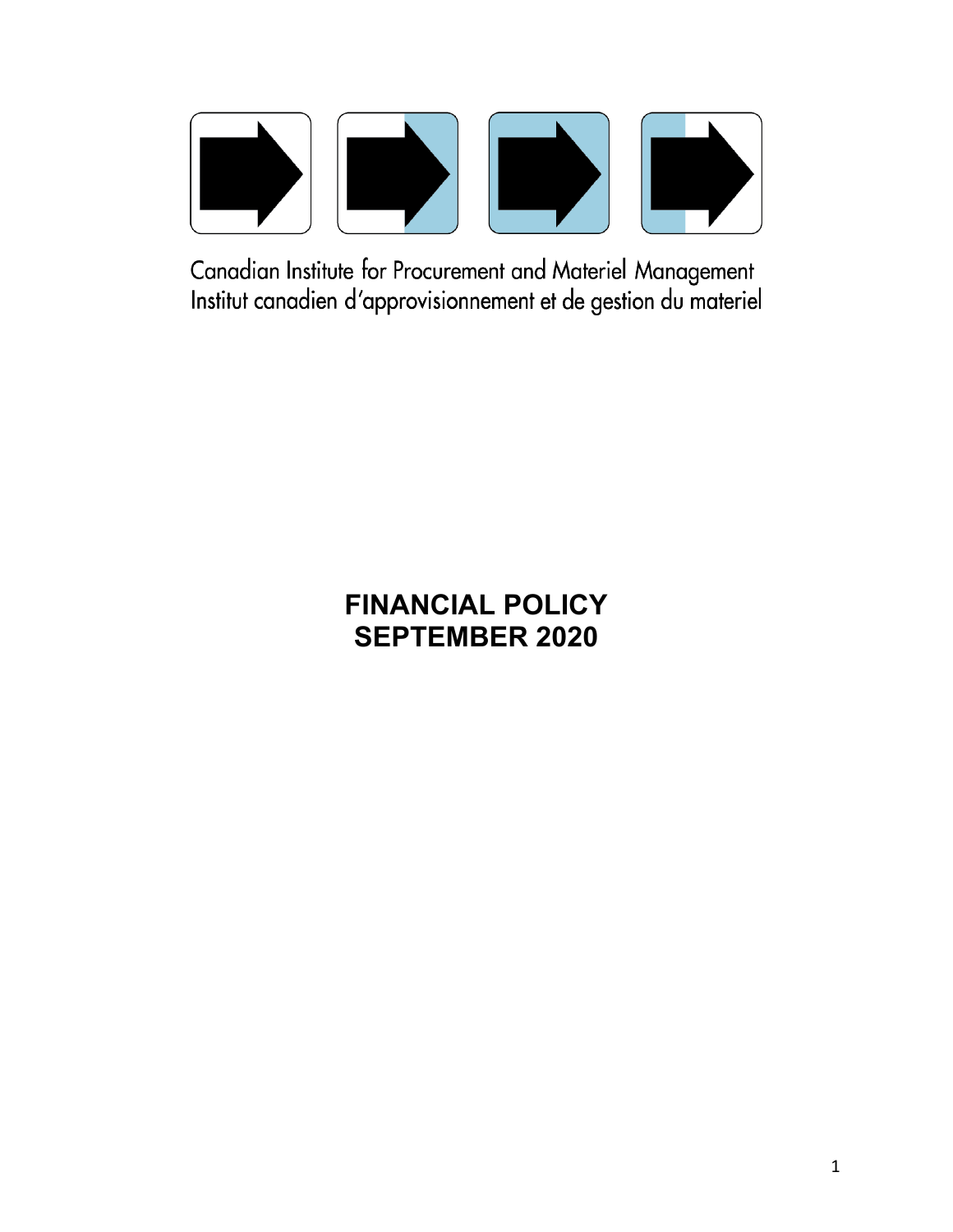| $\mathbf 1$     |  |
|-----------------|--|
| 2 <sup>1</sup>  |  |
|                 |  |
|                 |  |
|                 |  |
|                 |  |
|                 |  |
|                 |  |
|                 |  |
|                 |  |
|                 |  |
|                 |  |
|                 |  |
|                 |  |
|                 |  |
|                 |  |
|                 |  |
|                 |  |
|                 |  |
|                 |  |
| 5.              |  |
| 6.              |  |
| 7.              |  |
| 8.              |  |
| 9.              |  |
| 10 <sub>1</sub> |  |
| 11              |  |
| 12.             |  |
| 13.             |  |
| 14.             |  |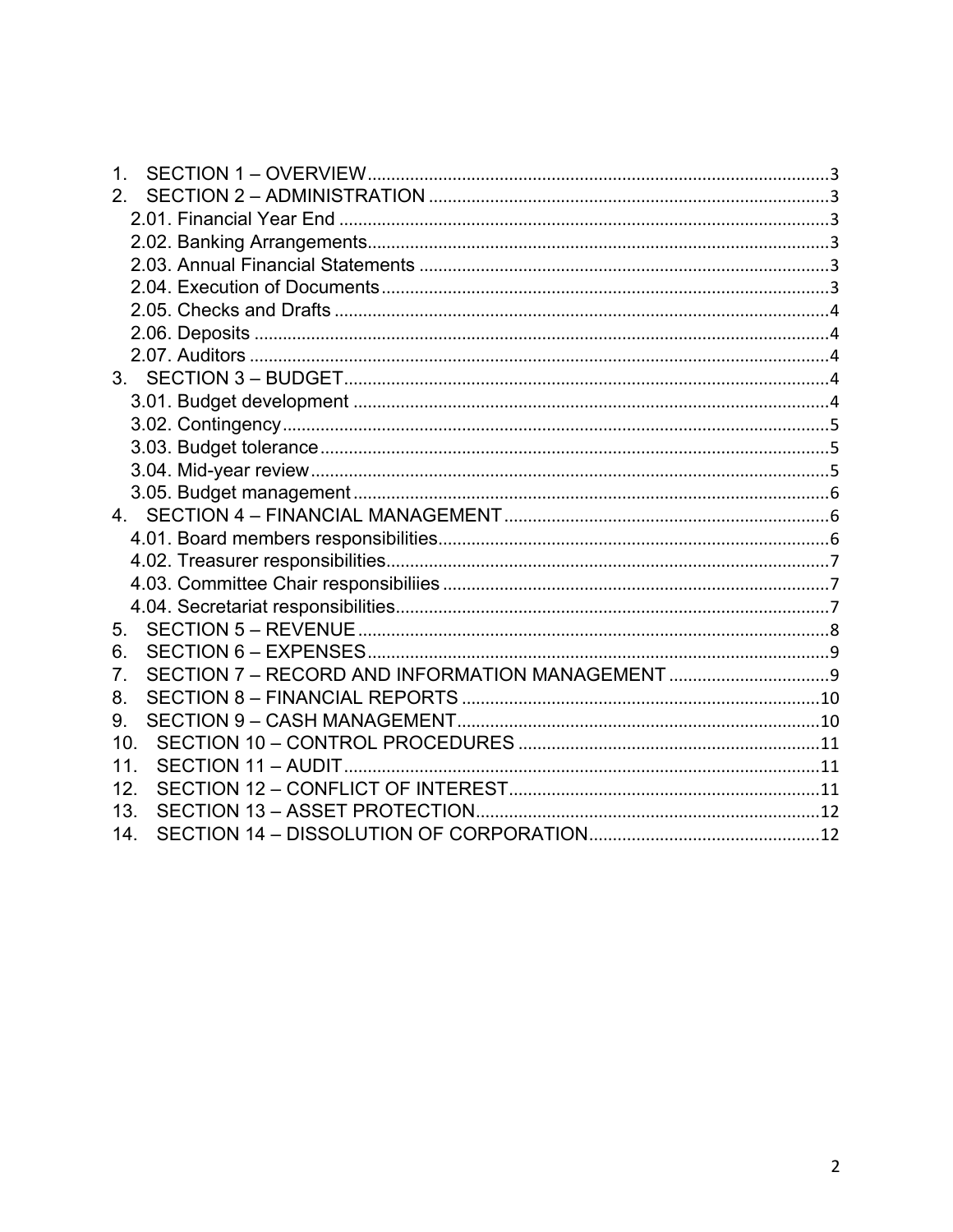# **1. SECTION 1 – OVERVIEW**

The purpose of this policy is to assist in the continuing development of the financial management capacity of CIPMM by collecting and documenting the existing financial procedures into an overall policy that is to be utilized by CIPMM Board of Directors (herein referred to as the Board) for consistent fiscal oversight. This policy is administrated in accordance with the CIPMM by-laws and its definitions as rectified at the CIPMM AGM on August  $20^{th}$ ,  $2020$ .

## **2. SECTION 2 – ADMINISTRATION**

## **2.01. Financial Year End**

The CIPMM financial year will be from January 1<sup>st</sup> to December 31<sup>st</sup>.

## **2.02. Banking Arrangements**

The CIPMM banking business shall be transacted at such bank, trust company or other firm or corporation carrying on a banking business in Canada or elsewhere as the Board may designate, appoint or authorize from time to time by resolution. The banking business or any part of it shall be transacted by an officer or officers of CIPMM and/or other persons as the Board may by resolution from time to time designate, direct or authorize.

#### **2.03. Annual Financial Statements**

CIPMM may, instead of sending copies of the annual financial statements and other documents referred to in subsection 172(1) (Annual Financial Statements) of the Act to the members, publish a notice to its members stating that the annual financial statements are available at the registered office of CIPMM and any member may, on request, obtain a copy free of charge at the registered office or by prepaid mail. Financial Statements may also be shared electronically.

## **2.04. Execution of Documents**

Deeds, transfers, assignments, contracts, obligations and other instruments in writing requiring execution by CIPMM shall be signed by its Officer(s) or Agent(s). The Board shall authorize Officer(s) or Agent(s) of CIPMM to enter into any contract or execute and deliver any instrument in the name of and on behalf of CIPMM; and such authority may be general or confined to specific instances. In addition, the Board may from time to time direct the manner in which and the person or persons by whom a particular document or type of document shall be executed. Any person authorized to sign any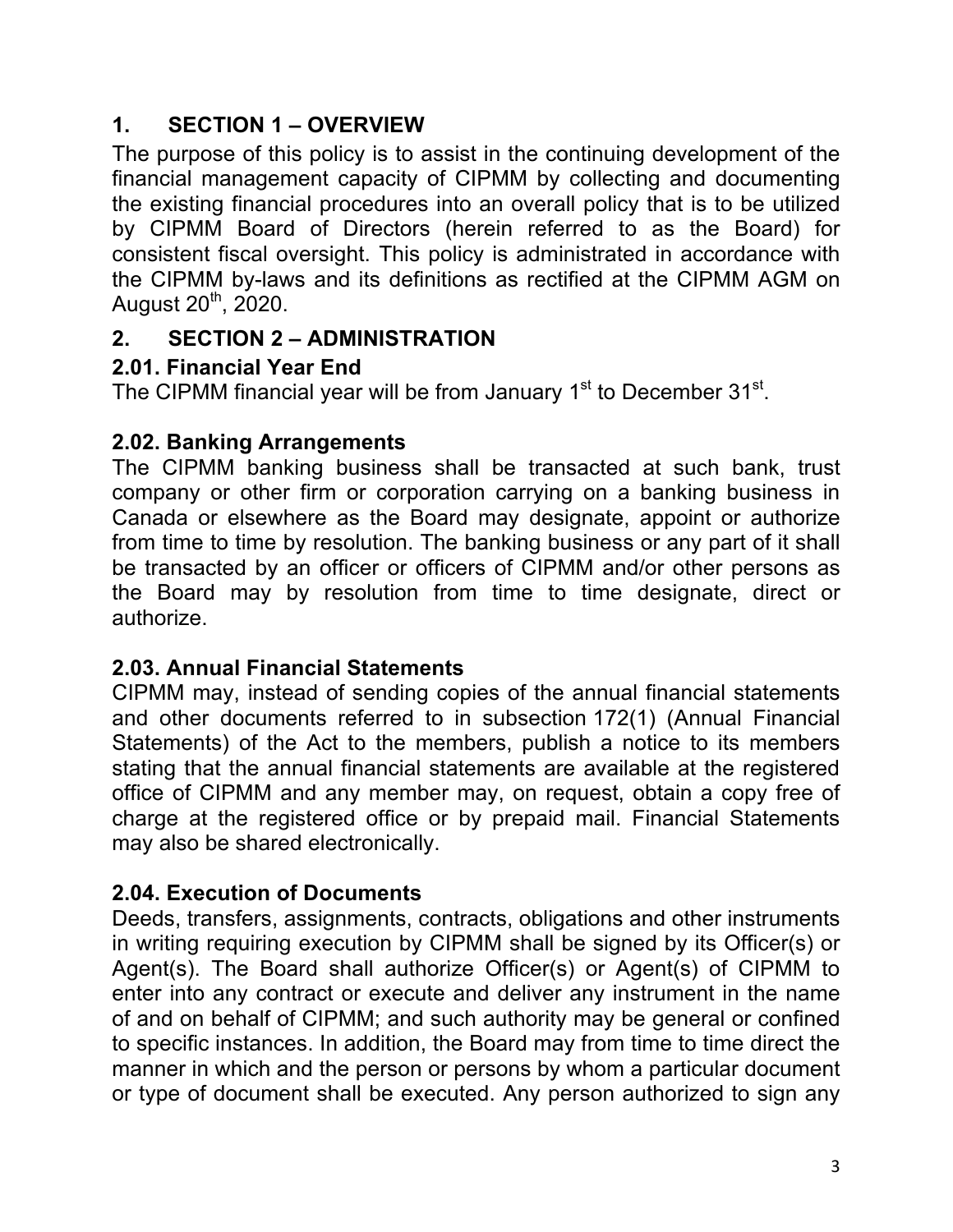document may affix the corporate seal (if any) to the document. Any signing officer may certify a copy of any instrument, resolution, by-law or other document of the CIPMM to be a true copy thereof.

#### **2.05. Checks and Drafts**

All checks, drafts or orders for the payment of money, notes or other evidences of indebtedness issued in the name of CIPMM shall be signed by two officers or authorized agent(s) of the Corporation and in such manner as shall be authorized and determined by resolution of the Board.

#### **2.06. Deposits**

All funds of the CIPMM shall be deposited to the credit of the CIPMM in such banks, trust companies or other depositories as the Board may select.

#### **2.07. Auditors**

The Board shall annually appoint an auditor who shall review the accounts of CIPMM, and provide financial statements which will be included in the Annual Report, and presented at the subsequent Annual General meeting. The auditor shall hold office for one year.

#### **3. SECTION 3 – BUDGET**

Budgeting is an essential element of sound financial management. The best annual budgets align to an annual plan that all Board members understand about the core activities the organization will undertake in the coming year and how they will be financed.

#### **3.01. Budget development**

The budget process should begin no later than by the  $3<sup>rd</sup>$  Q in the fiscal year to allow the Treasurer to engage in the process and present the budget to the Board for approval (should be approved by December  $31<sup>st</sup>$ ).

The Treasurer has oversight of all Committee budgets and has the responsibility to integrate these into the overarching CIPMM budget. Committees prepare draft budgets for the to Treasurer review and provide feedback. The draft Committee budgets should be provided by mid November (or as determined by the Treasurer) to allow for the drafting of an overall operational budget for Board review and approval.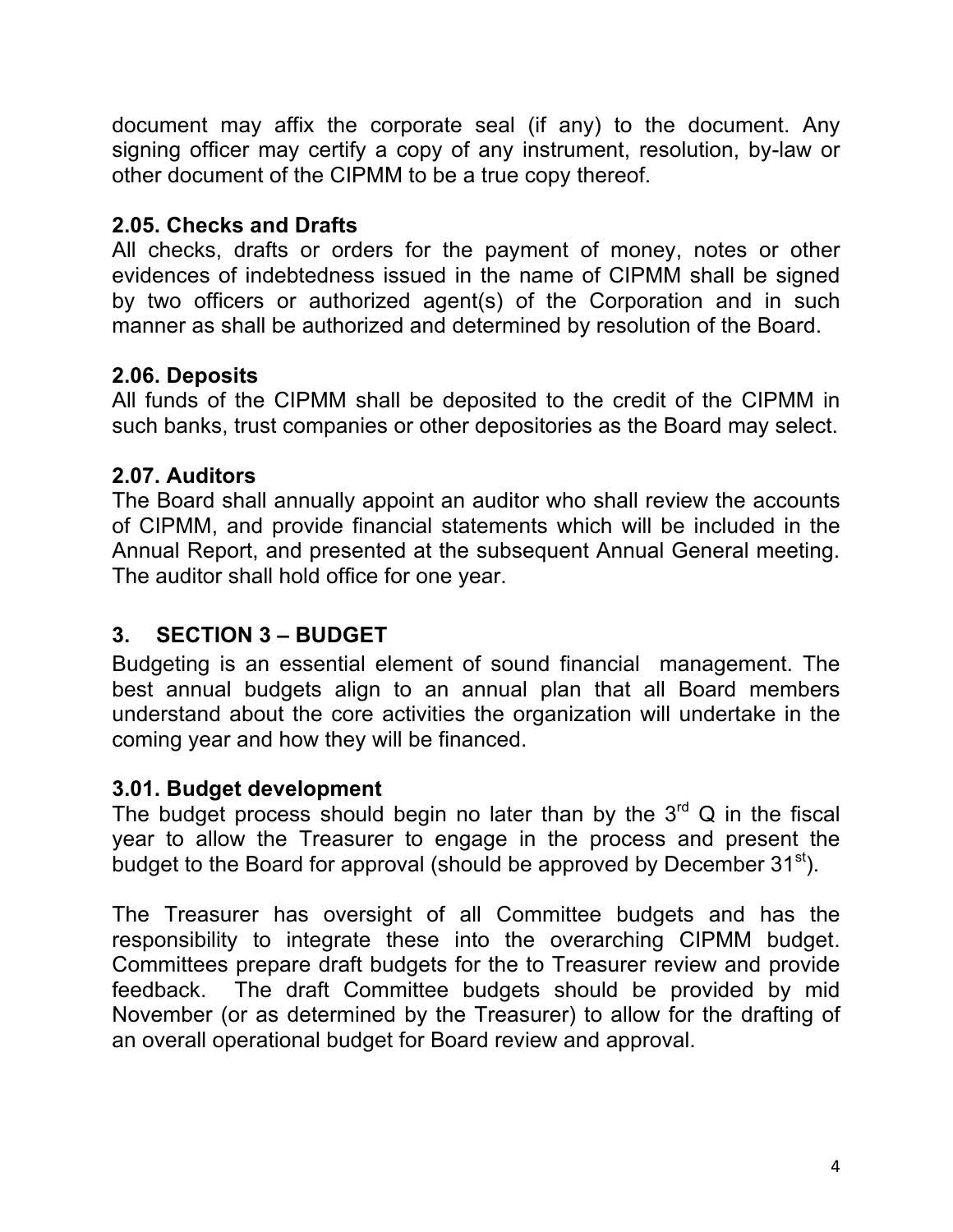The CIPMM budget is circulated to the Board and is presented by the Treasurer at a Board meeting for review, discussion and approval. There may be revisions requested by the Board. A revised budget is then circulated for further feedback. Once the budget has received overall acceptance, a formal motion is presented to the Board for official approval before the year-end.

## **3.02. Contingency**

As part of the budget development process, Committees can request a contingency fund at the start of the fiscal year to deal with unforeseen circumstances, such as overruns. Not all committees or activities require a contingency. The request for a contingency budget should be related to the degree of possible uncertainties with organizing the event or Committee activities. The contingency amount can be a percentage of the budget proposed by the Committee. Use of the contingency fund must be included in the Committees' budget updates and reports to the Treasurer and the Board. The Contingency fund needs to be approved by the Board as an integral part of each Committee's budget.

#### **3.03. Budget tolerance**

Before a budget is approved, Committee Chair can identify a budget tolerance amount that they could use to cover unforeseen expenses. Once the budget and the budget tolerance level is approved, this tolerance can be applied to cover unforeseen costs or expenses outside of the approved budget and do not require the Board's approval. The maximum amount that would be approved for the budget tolerance will be \$500.

Use of the budget tolerances should be reported to the Secretariat and Treasurer for tracking and reporting purpose. The tolerances must not be applied for attractive or desirables expenses.

Any budget modifications of over \$500 during the fiscal year must be approved by the Board via a carried motion at a CIPMM Board meeting; Committee Chair should present the budget modification request to the Treasurer who will present it to the Executive Committee for the preliminary review and assessment prior to presenting the request to the full Board.

#### **3.04. Mid-year review**

A mid-year review is required to determine if anticipated spending and programming is on track. Committees will be asked to review expenses,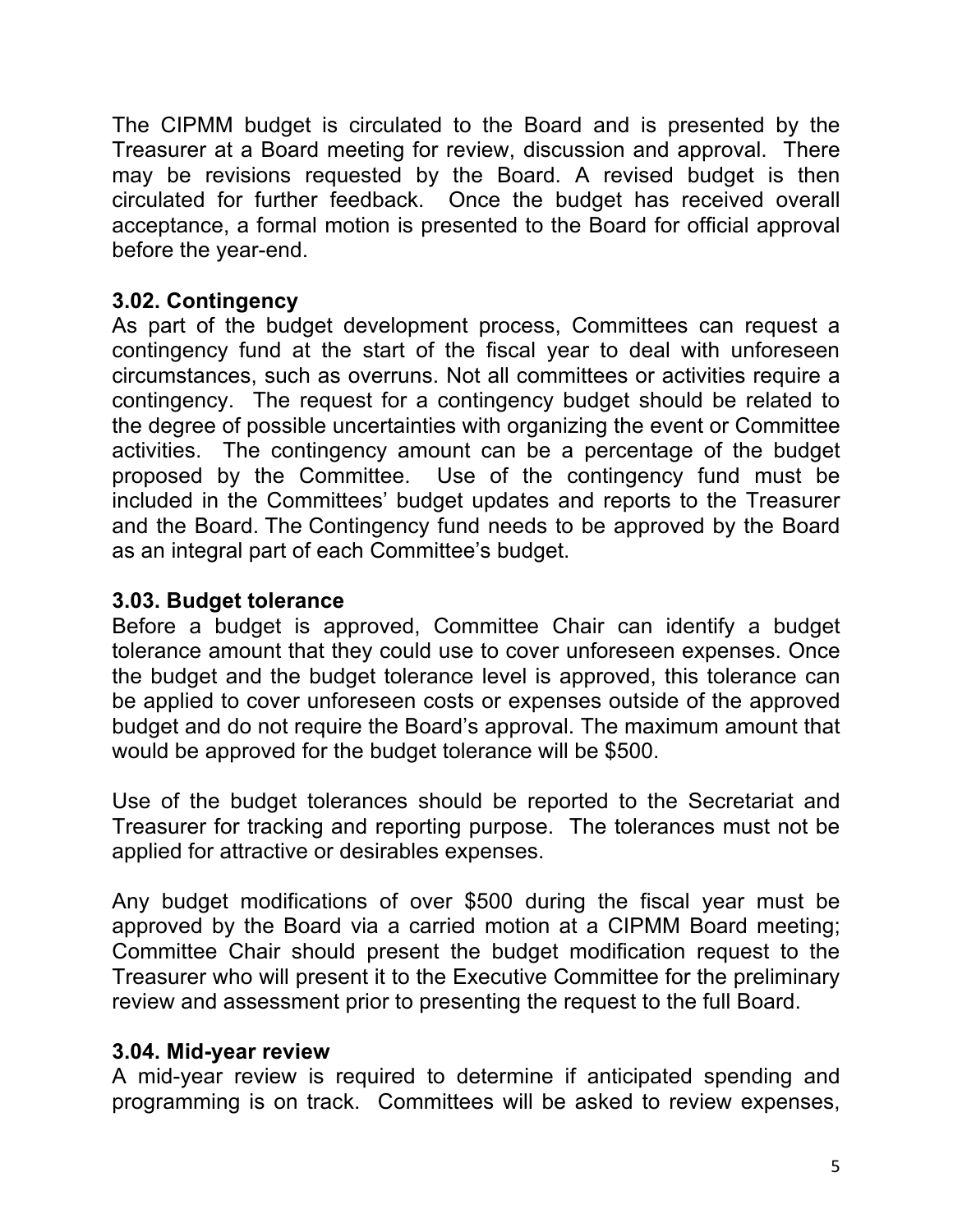and anticipated expenses for the remainder of the fiscal year. Committee Chair will present the budget updates to the Treasurer for review and will present it to the Board.

From time to time, a new initiative or project may be developed after the annual budget has already been approved, and therefore not included as part of the overall anticipated revenue and/or expenses for the year. These activities can be considered as part of the mid-year review, and the responsible committee will draft a budget for the Treasurer's review and feedback. The project will undergo Board scrutiny and will proceed once approved. The Treasurer will include the approved budget into the overall CIPMM budget.

#### **3.05. Budget management**

The Secretariat shall input the approved budget in the accounting system for the new fiscal year, and provide regular monthly reports of actual expenditures vs. budget to the Treasurer who will present to the Board. The Secretariat will also work closely with the Treasurer to compile information for the annual third party review of the organization's financial statements.

Committee Chair shall be responsible for managing transactions that are charged against their budgets and are accountable for ensuring the revenues and expenses posted against their budget are accurate and are responsible for providing justifications on budget variables.

## **4. SECTION 4 – FINANCIAL MANAGEMENT**

The Board delegates financial and budget oversight to the Treasurer. The Corporate Secretary supports the Treasurer.

#### **4.01. Board member responsibilities**

The Board of Directors is ultimately responsible for the financial management of all activities. The Board Member also:

- Regularly attends CIPMM Board meetings, and reviews and provides feedback on the monthly financial reports provided by the Treasurer.
- Reviews any documentation provided by the Treasurer with regards to matters of fiscal oversight and any specific fiscal issues.
- Votes to approve/not approve items of a fiscal nature.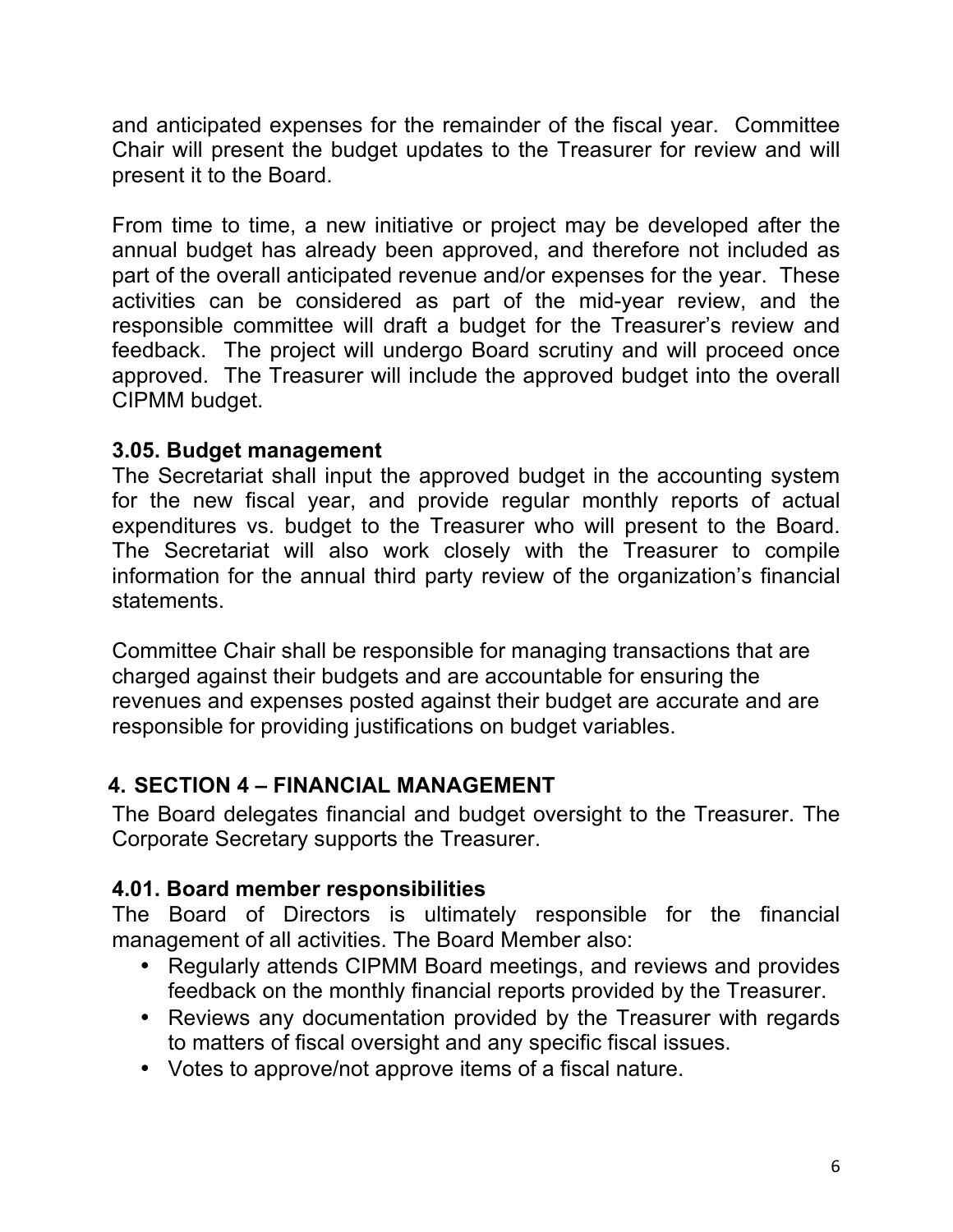#### **4.02. Treasurer responsibilities**

The Treasurer is authorized to act on the Board's behalf on financial matters when action is required in advance of a meeting of the Board of Directors, upon approval of the action by the CIPMM Executive and/or Board. In situation of the Treasurer's absence, the Treasurer's responsibilities shall be delegated to one of the members of the Executive Committee. The Treasurer also:

- Oversees development, Board approval and administration of the annual budget.
- Consults Committee Chair for Committee budget updates.
- Ensures appropriate financial reports are made to the Board monthly.
- Regularly reports to the Board on key financial events, trends or concerns.
- Ensures development and Board review of financial policies and procedures.
- Oversees the annual audit process and is the liaison with the auditor.

#### **4.03. Committee Chair responsibilities**

- Sets Committee budget.
- Monitors Committee budget.
- Provides budget updates to the Treasurer.

#### **4.04. Corporate Secretary responsibilities**

- Acts as financial advisor to the Treasurer of CIPMM.
- Liaises with and provides financial information as required to authorized third parties such as auditors and bank officials and facilitate the annual audit.
- Invests funds according to instructions from the Treasurer.
- Serves as the accountant/bookkeeper for CIPMM.
- Ensures that the financial affairs of CIPMM are administered and managed in a manner consistent with generally accepted accounting principles.
- Ensures that the practices of fiscal responsibility, accountability and transparency are fully applied.
- Assists in the development of a detailed annual operational budget.
- Ensures that the financial resources of CIPMM are properly planned, monitored and reported.
- Maintains the established chart of accounts.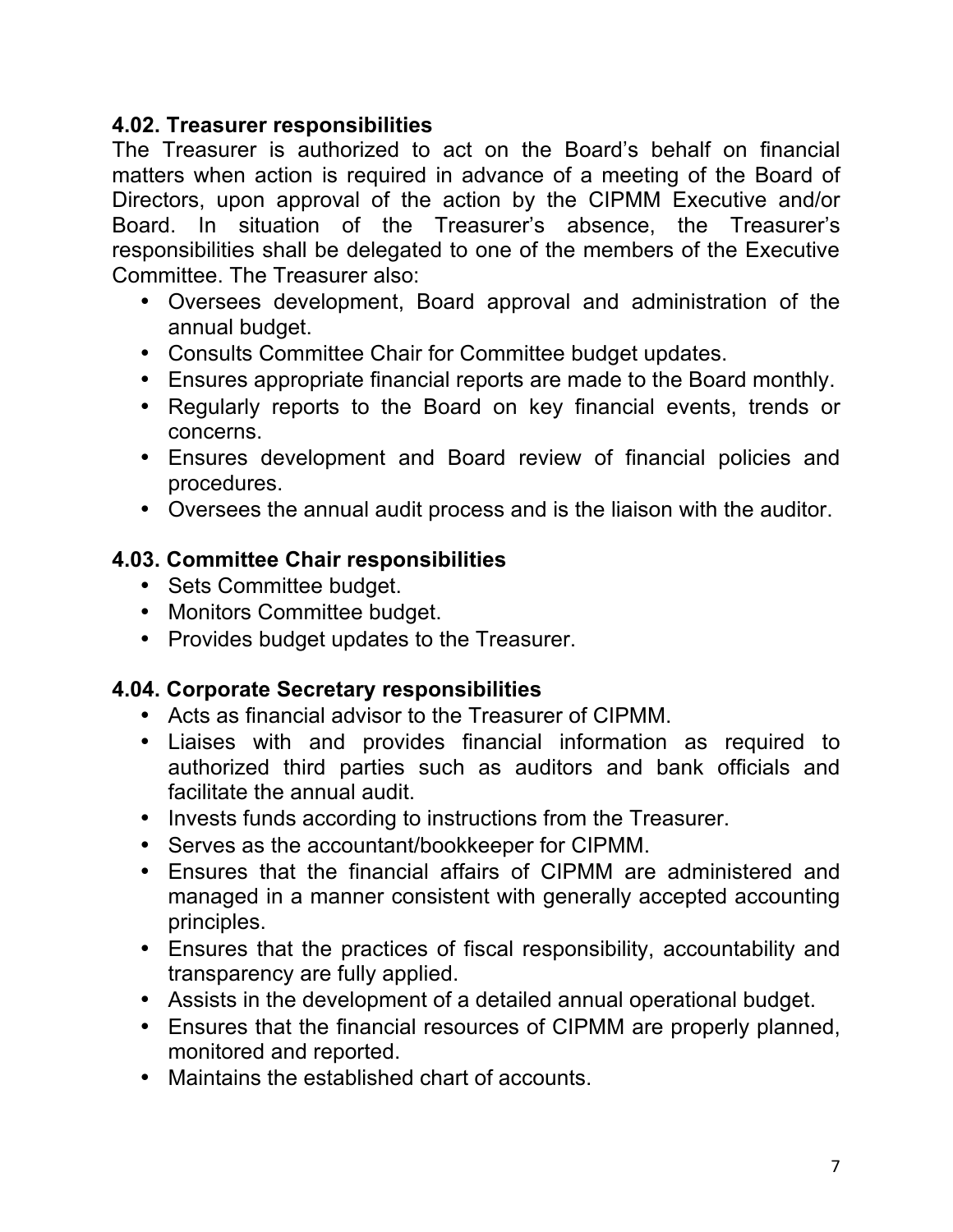- Establishes principle and sub accounts according to the governance structure of CIPMM.
- Assigns assets and liabilities to the appropriate account.
- Prepares monthly financial forecast and cash flow forecast reports.
- Produces monthly income statements and balance sheets.
- Generates reports that compare actual expenditures versus budget figures relating to specific CIPMM activities based on the chart of accounts.
- Receives and disburses funds according to directions from CIPMM's Treasurer, including approval by the Committee Lead and one signing officer for invoices greater than \$2,000.
- Oversees, administers and reconciles CIPMM's financial ledgers and statements.
- Conducts regular bank statement reconciliation.
- Prepares HST returns and submits to Canada Revenue Agency.
- Completes the annual filing form/fee to Innovation, Science and Economic Development Canada to maintain the status of CIPMM.
- Provides financial information and assists in the audit process.
- Oversees the day-to-day financial management activities of CIPMM funds, ensuring the accuracy of the accounting records, internal controls are in place and adhered to, financial reports are prepared and communicated to the Treasurer in a timely manner.
- Is responsible for the preparation and maintenance of the accounting software's chart of accounts, maintenance of the general ledger, reconciliation of subsidiary system accounts such as cash management, accounts payable, accounts receivable, journal entries, and responsibility of preparing required reports for compliance with the Canada Revenue Service (CRS).

# **5. SECTION 5 – REVENUE**

Revenue shall be recognized in the accounting period in which they are earned The CIPMM major revenue categories are:

- National Workshop
- Regional Workshops (2 per year)
- Fleet Management Workshop
- Emerging Practices Symposium
- Learning and Networking Events
- Real Property Institute of Canada (RPIC) Joint Event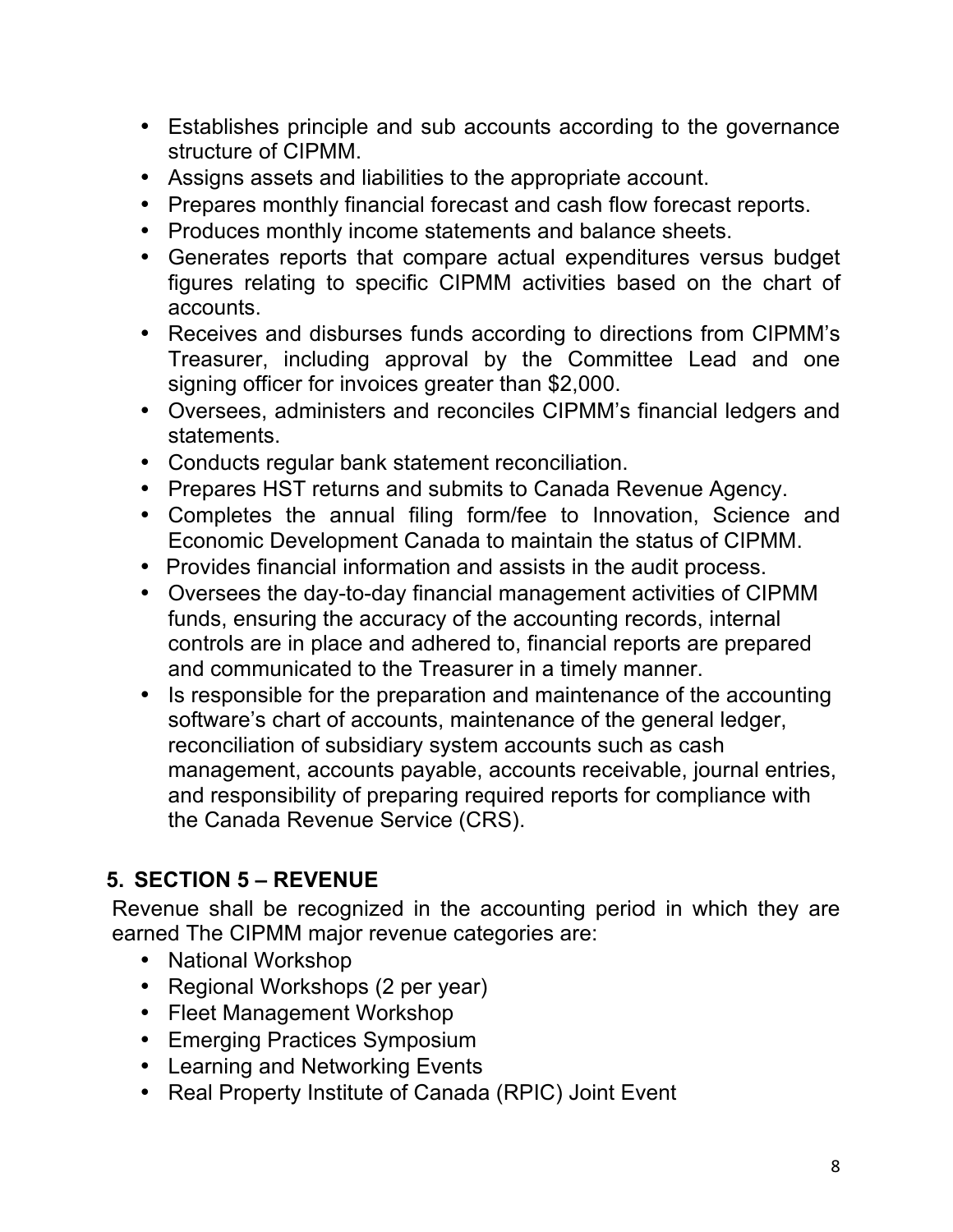- Mentorship Program
- Other approved projects as they arise

# **6. SECTION 6 – EXPENSES**

Expenses are generally recognized in the accounting period in which they are incurred. The CIPMM major expenses categories are:

- Administration
- National Workshop
- Regional Workshops (2 per year)
- Fleet Management Workshop
- Emerging Practices Symposium
- Learning and Networking Events
- Real Property Institute of Canada (RPIC) Joint Event
- Mentorship Program
- Regional Chapters
- Website
- Marketing
- Other approved projects as they arise

## **7. SECTION 7 – RECORD AND INFORMATION MANAGEMENT**

CIPMM and the Secretariat shall apply uniform rules for their records (including financial) and information which meet legal standards and best practices for effective records and information management for existing records and yet to be created records.

- Records are retained in accordance with legal, business and local government program requirements.
- Records are maintained and stored in a manner that is secure and accessible through the retention period.
- Appropriate safeguards are in place against illegal access, removal, loss, or destruction of the CIPMM's records and information.
- Disposal of records and information is performed in accordance with an approved records retention schedule.
- Records must be retained for seven (7) years from the end of the program year during which the expenditures occurred.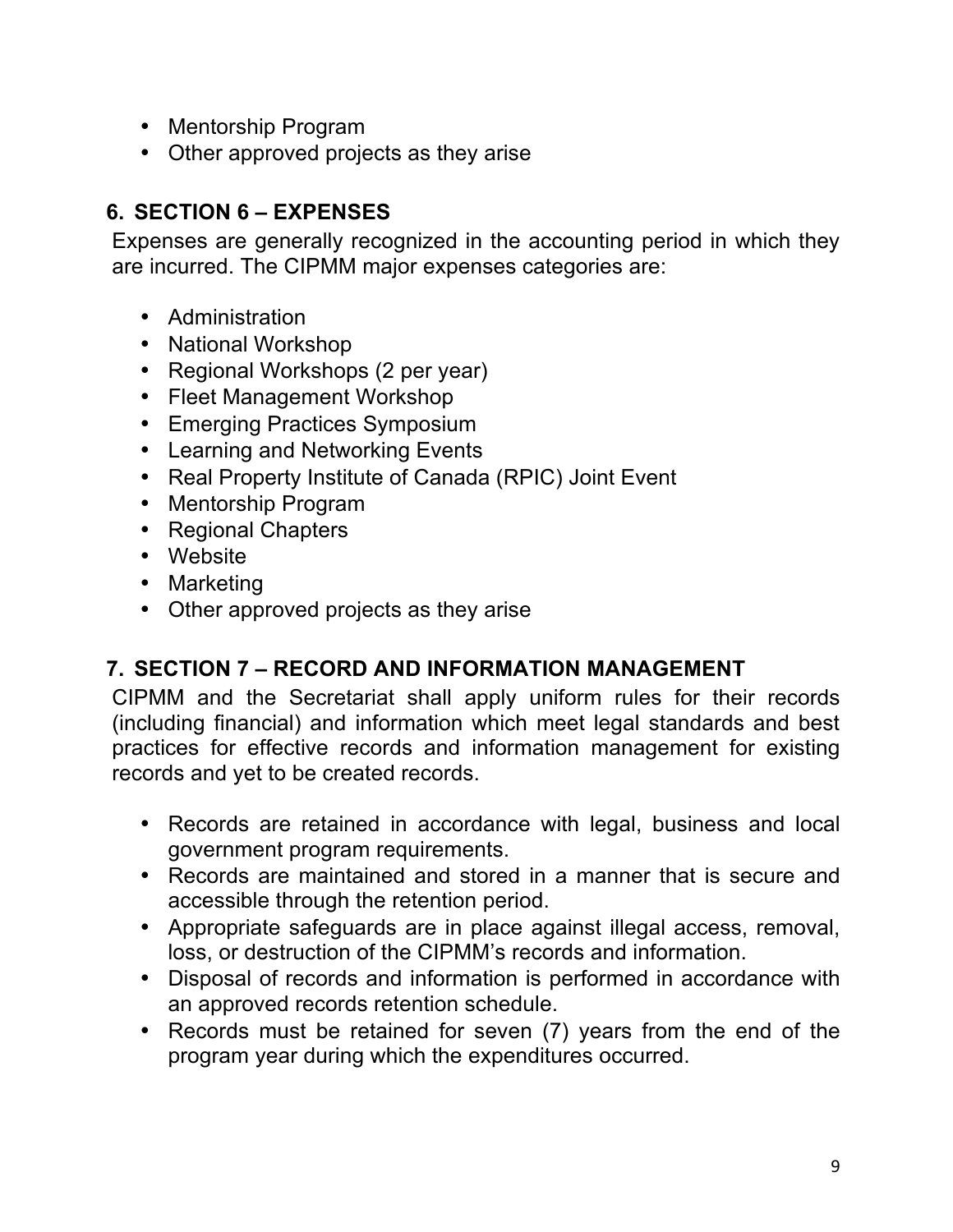## **8. SECTION 8 – FINANCIAL REPORTS**

CIPMM must be able to produce accurate, current, and complete disclosure of the financial results of each of the financially assisted activities made in accordance with the financial reporting requirements. CIPMM shall use the financial reports as tools to manage, control, ensure compliance, monitor, and track its financial activities.

The Corporate Secretary shall prepare and make available to the Board on a monthly basis, financial reports to include:

- Statement of Net Position.
- Statement of Revenues, Expenses, and Changes in Net Position.
- Statement of Cash Flow.
- Budget to actual reports detailing significant variances of sources and uses of funds as a management tool.

#### **9. SECTION 9 – CASH MANAGEMENT**

CIPMM recognizes the importance of cash management to insure there are sufficient funds to pay for the expenses of operating CIPMM programs.

On a monthly basis, the Corporate Secretary shall provide a report that shows the cash position from all sources that are accounted for in the cash accounts and investment accounts, along with bank and investment statements.

The Treasurer shall be responsible for monitoring the cash flow and balances of all cash funds, including investments and for providing monthly reports to the Board, to include:

- Book cash and investment position reports.
- Cash flow projections for the following month.
- Investments statements from the depository or the broker that show the activities of the accounts, such as amounts deposited and withdrawn, investment revenues, fees, and gains or losses on investment.

If at any time, the Treasurer finds CIPMM in a potential cash deficiency situation, the Board must be notified immediately.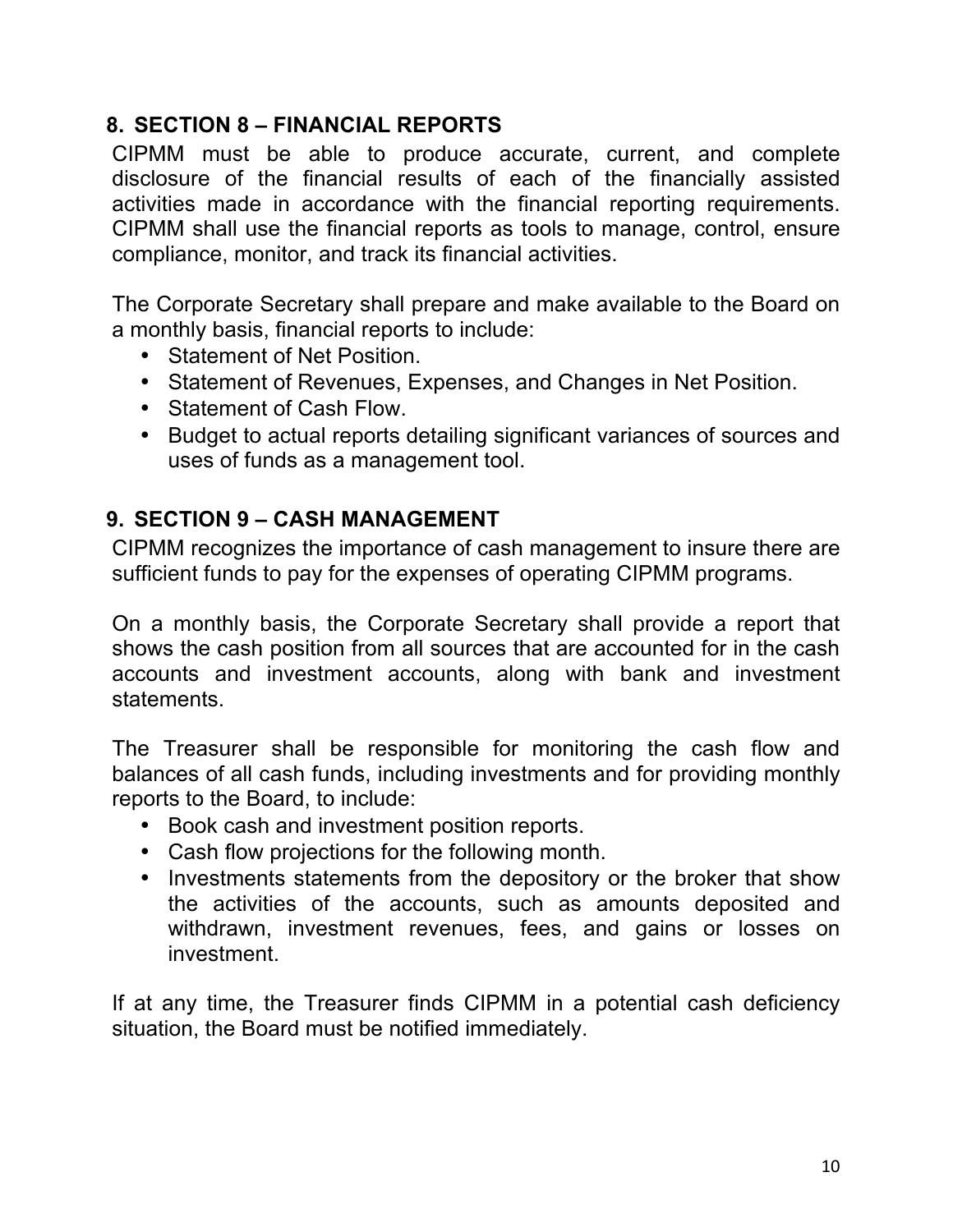## **10. SECTION 10 – CONTROL PROCEDURES**

- Products and services are to be procured through requisitions, check requests, or credit card services.
- All cheques require two authorized signatures. Signing authorities include the President, Vice Presidents, Treasurer or President of The Willow Group.
- All debts representing allowable and authorized costs shall be paid promptly upon receipt of proper invoices/billing statements.
- All disbursements shall be made by cheque. The CIPMM President or Treasurer may approve other forms of disbursement, such as wire or electronic funds transfers.
- All cheques must be pre-numbered and used in sequence. Voided cheques must be retained and recorded.
- Cheque signatories shall review each cheque carefully and shall not sign any cheque that lacks appropriate supporting documentation or exhibits signs of alteration. If it is necessary to change a cheque, the cheque must be voided and a new cheque issued.
- The signed cheque shall be mailed or delivered to the payee.

## **11. SECTION 11 – AUDIT**

CIPMM shall have a financial audit completed annually by a certified, external, independent accounting firm. The Treasurer with the Corporate Secretary's support shall have direct responsibility in overseeing the implementation of the audit. The financial audit may be either a "compilation", a "review" or a full "audit", dependent upon an approved motion at a Board meeting, to select the third party and the scope of work to be done annually.

## **12. SECTION 12 – CONFLICT OF INTEREST**

It is the responsibility of the Board of Directors to conduct him/herself in a manner that aligns with the CIPMM's Code of Conduct and other applicable policies.

Should a Board member find him/herself in a possible position of conflict of interest, it is their duty to immediately advise the Executive Committee of said possibility and provide all information requested by the Executive Committee to determine if such conflict of interest exists, pursuant to CIPMM's Code of Conduct and by-laws.